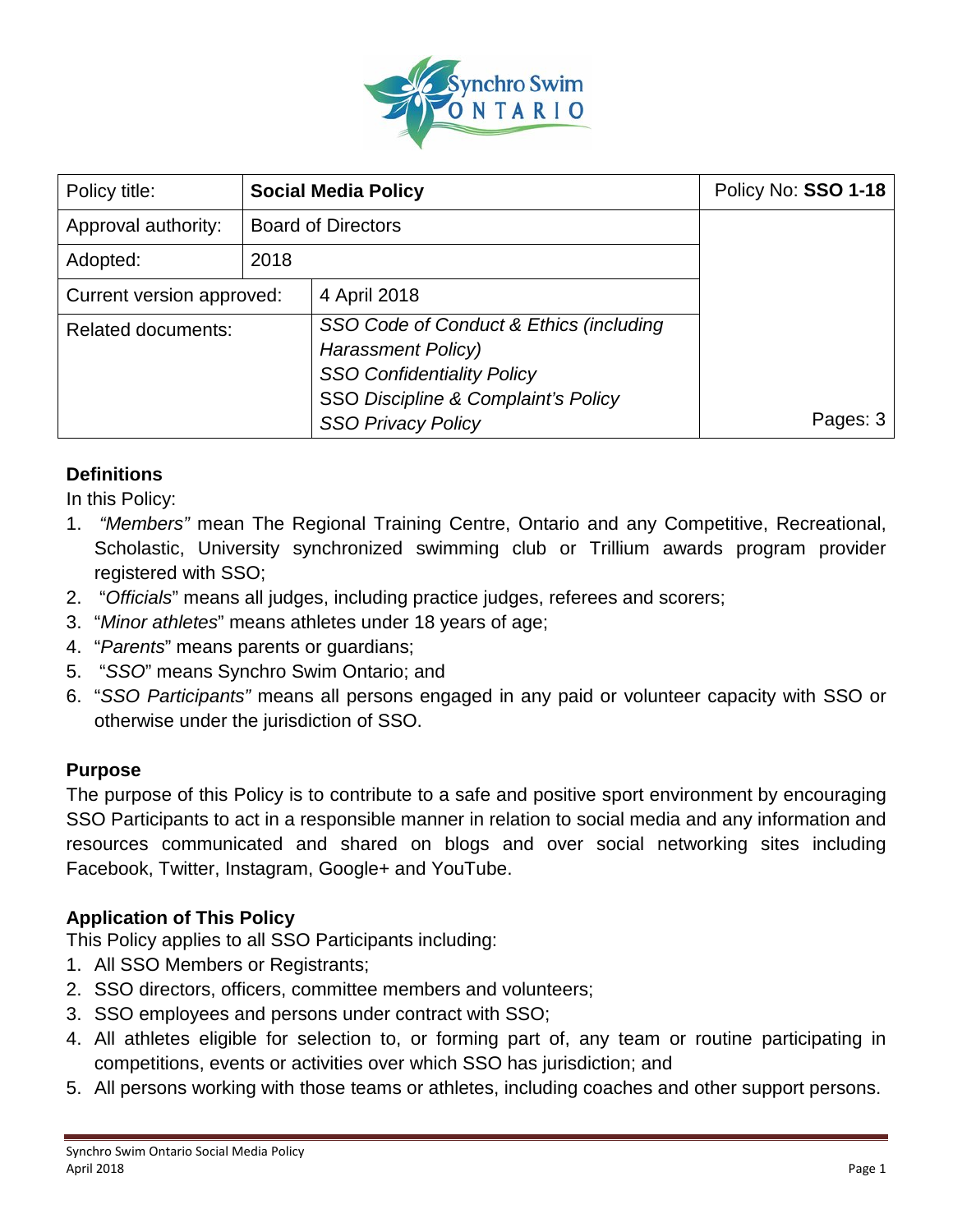

#### **Responsibilities**

Every time we communicate, whether in person or on social media, we shape public opinion about ourselves, our team, our club, SSO and the sport of synchronized swimming in general. Common sense is the best guide if you decide to share information in any way involving SSO or potentially impacting the reputation of our sport. If you are unsure about any particular posting, please contact the SSO office for guidance.

SSO Participants will:

- 1. Acquaint themselves with SSO's mission, vision, values and policies and behave accordingly;
- 2. Act in a responsible manner in relation to the content of personal websites and information communicated and shared on blogs and over social networking sites;
- 3. Protect their privacy and take care to understand the social media site's privacy settings and terms of service;
- 4. Take reasonable steps to secure confidential and personal information (as defined in the SSO Confidentiality and Privacy policies) and to not disclose such information;
- 5. Ensure that all content is appropriate for viewing by minor athletes;
- 6. Refrain from posting images or content related to alcohol, tobacco or drug use; and
- 7. Keep their posts positive and not engage in bullying or negative or critical conversations online.

# **Specific Behaviour Expectations and Standards**

In addition to the above, there are certain behaviour expectations and standards that apply to specific categories of SSO Participants, as follows:

#### **Members**

Member websites, blogs and social media accounts are seen as extensions of SSO and must reflect SSO's mission, vision and values. Members will:

- 1. Conduct themselves with integrity and in a manner that is consistent with SSO values of:
	- − Excellence
	- − Empowerment
	- − Health and wellbeing
	- − Sport for life;
- 2. Establish their own Social Media Policy consistent with the responsibilities described above;
- 3. Avoid posting information such as full results that includes the names of athletes outside their club; and
- 4. Obtain consent for the use of photographs, film or video footage and recorded comments from all new and returning athletes or, for minor athletes, their parents.